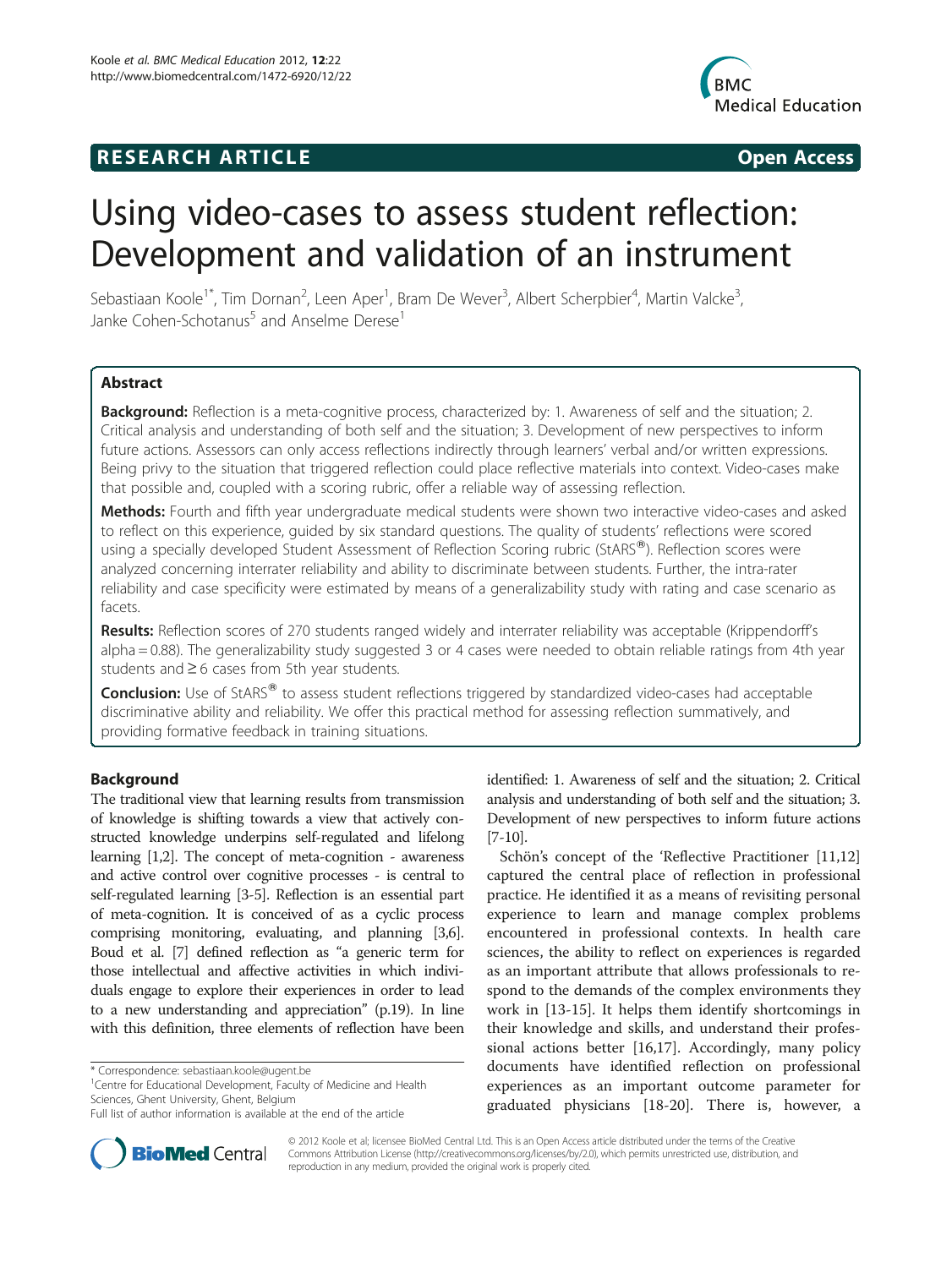discrepancy between the growing consensus that reflection on professional experience is beneficial and the persisting lack of clarity about the best methods to teach and assess it [\[9](#page-6-0)[,21\]](#page-7-0). Education and assessment are interrelated. Assessment is needed to measure whether learners have achieved required learning goals, indirectly identifying the efficiency of the used educational method. It can also impact directly on learning by providing feedback on strengths and weaknesses that allows students to control and structure their learning [[22,23](#page-7-0)].

The fact that reflection is a meta-cognitive process complicates assessment because it implies a process of thought only accessible to the reflecting person [[7,9](#page-6-0)]. Assessors can only observe this process indirectly through verbal and/or written expressions. Moreover, they usually access reflective thoughts without any knowledge of the situation that stimulated them. To put reflective thought into its proper context, it would be valuable if assessors had access to the triggering situation as well as the thought it provoked. In order to access the triggering situation assessors could be asked to observe situations live or by video but the time involved would make assessment of whole cohorts of learners impractical. As an alternative, Hulsman et al. [\[24\]](#page-7-0) asked students to review video recordings of their performances and select key fragments in which to ground their written reflections. Students had also to review video recordings of other students and provide peer feedback. This self and peer orientated approach solved the time efficiency issue, but presented only a selected and fragmented window into the triggering situation and depended on peers understanding reflection well enough to provide valuable feedback.

Vignettes or short stories based on simulations of real events can be used to stimulate reflection [\[25](#page-7-0)]. Boenink et al. [[26\]](#page-7-0) demonstrated the utility of paper vignettes to assess student reflections. Balslev et al. [[27](#page-7-0)] and Kamin et al. [\[28\]](#page-7-0) found that video-cases triggered critical thinking better than written cases. Similar results were found by Botezatu et al. [\[29](#page-7-0)], who used virtual patient simulation for both education and assessment. In the context of communication training in the third year of an undergraduate medical curriculum, Hulsman et al. [\[30\]](#page-7-0) found that short questions about standardized video-cases concerning history taking, breaking bad news and decision making could ground reliable and discriminating scoring. Also in the domain of communication skills, Mazor et al. [[31\]](#page-7-0) showed that video-vignettes could provide good generalizability estimates. These findings suggest the use of such standardized video-cases to trigger reflection for the purpose of assessment as a worthy approach for further study.

To score written reflections various coding schemes have been proposed, using from three to seven categories [[32,33\]](#page-7-0) and introducing a variety of indicators [\[34](#page-7-0)].

Wong et al. [\[32](#page-7-0)] showed there was a tension between the reliability of coding schemes and their ability to discriminate between learners; a smaller number of categories had acceptable reliability but limited ability to discriminate whilst a larger number was more discriminant but less reliable. Recently, scoring rubrics have been used to score reflections [\[35-37](#page-7-0)]. These are scoring guides, which provide quality definitions that enable assessors to score efficiently and support learning in a way that can contribute to instructional quality [[38,39](#page-7-0)]. Building on the reported findings about standardized video-cases and scoring rubrics, the current study replaced live situations with video-cases to trigger reflection within a standardized context. A scoring rubric was developed to score reflection reliably. Our objectives, then, were to:

- 1. Pilot an assessment method combining standardized video-cases to stimulate student reflection on consultation experiences and a scoring rubric to measure it, which could be used for training and to provide feedback.
- 2. Evaluate reflection scores resulting from this method in terms of:
	- their ability to discriminate between students
	- their reliability, as judged by inter-rater and intrarater variation, and case-specificity

## Methods

Development of video-cases to trigger student reflections To trigger reflections, we developed four interactive video-cases, recorded from a physician's perspective to increase their authenticity. Scripts were drafted by skills lab teachers and patient roles were played by experienced simulated patients who had received five hours of training. Each video-case showed a patient consulting a general practitioner with a problem appropriate to students' expected level of competence. All cases followed the same structure: reason for encounter, history, physical examination, explanation of diagnosis, advice and treatment planning, and closure of the consultation. Each case lasted 15–20 minutes, similar to real life consultations.

The video-cases were made interactive to stimulate student involvement. The interactive element consisted of six interruptions. At each interruption the screen turned black and a question appeared, like "How would you react now?" or "What diagnosis do you think is appropriate and why?". The questions were formulated to confront students with complex and multidimensional problems that could not be solved in a straightforward way in order to stimulate reflection [[11,12](#page-6-0)]. While students were writing down their answers, a countdown timer informed them when the video-case would resume. The time limit was introduced to make the video-cases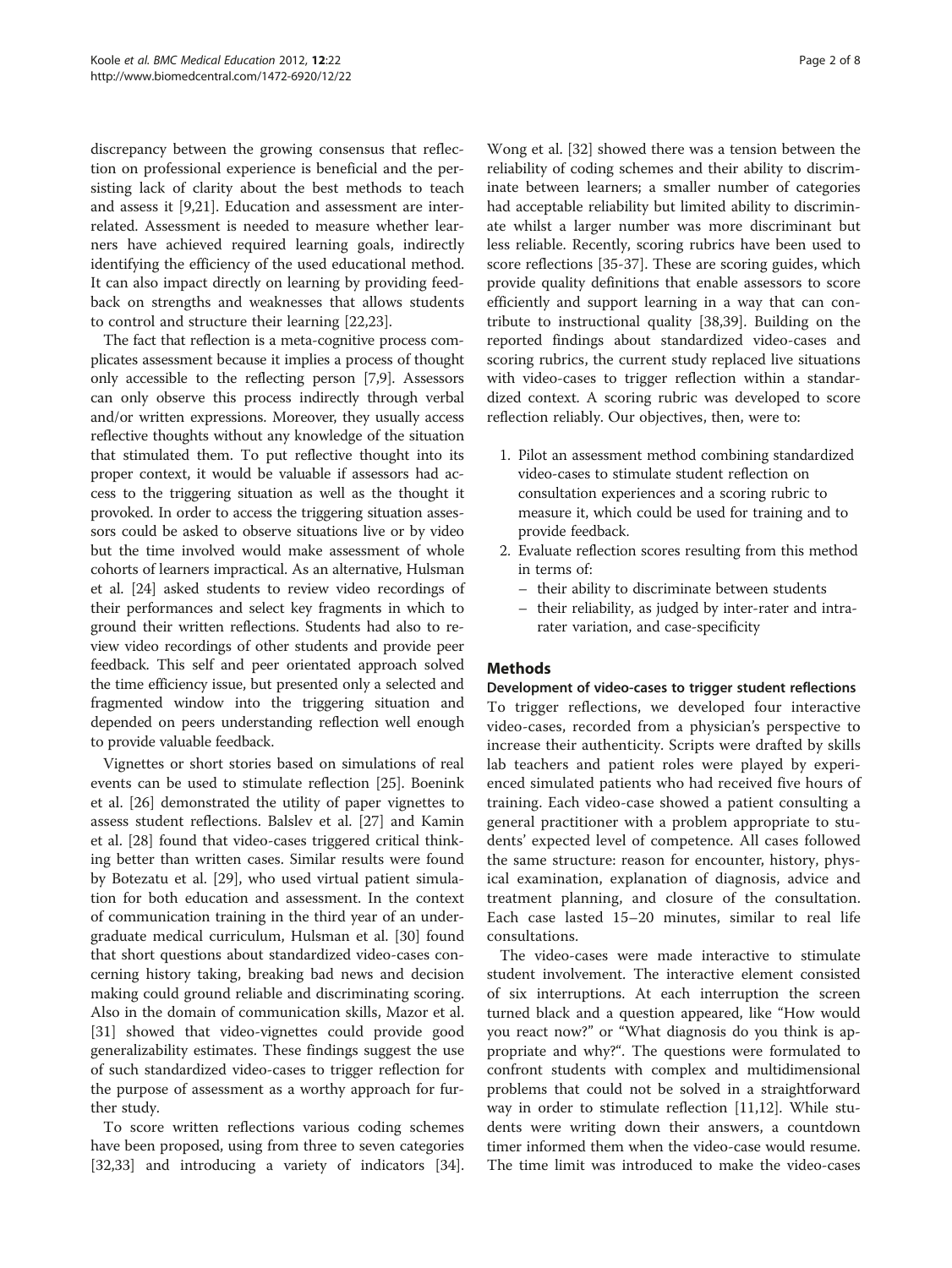like real consultations where there is only limited time to think. Having finishing a video-case, students were asked to reflect on their experience. Whilst reflection is characterized by a number of key elements, the boundaries between them are often blurred in reality [\[7,](#page-6-0)[40](#page-7-0)]. People seldom take every step in full awareness and in strict succession. It is difficult to compare such diverse reflections. Hence we introduced six questions (Table 1) to structure student reflections. These questions were developed to represent the three key elements of reflection (2 questions/element) as described in the 'introduction' (awareness, understanding and future actions). Afterwards these structured reflections were scored using the Student As-sessment of Reflection Scoring rubric (StARS<sup>®</sup>) (Figure [1](#page-3-0)).

#### Development of a rubric to assess student reflections

The  $StARS^{\circledR}$  is based on a scoring grid developed by Duke and Appleton [[34](#page-7-0)] retaining only the items related to the construct of reflection. This resulted in a 5-item scoring rubric, which we complemented with an item about searching questions to represent the construct of reflection fully [\[10](#page-6-0)[,41\]](#page-7-0). Item descriptions of the scoring rubric were tested for ambiguity in a pilot study among sixth year undergraduate medical students at Ghent University. After a consultation exercise with a simulated patient, four students were asked to reflect on this experience guided by the reflection structuring questions. Their structured reflections were independently scored by three assessors (SK, LA and AD) using the

Table 1 Reflection structuring questions posed after the interactive video-case to guide students through the process of reflection

| Aspect of<br>reflection process | Question                                                                                                                                                                                                                                                  |  |  |
|---------------------------------|-----------------------------------------------------------------------------------------------------------------------------------------------------------------------------------------------------------------------------------------------------------|--|--|
| Awareness<br>of the experience  | 1. Describe the progress of the consultation with<br>attention to both patient behavior and the<br>physician's actions.                                                                                                                                   |  |  |
|                                 | 2. A What people or factors had an impact on the<br>progress of the consultation?<br>B What did you think/feel when answering the<br>case question?*<br>C Looking back on the progress of the<br>consultation: what went well?<br>D What did not go well? |  |  |
| Understanding<br>the experience | 3. Formulate searching questions that help to analyze<br>your own actions/thoughts during the consultation<br>process.                                                                                                                                    |  |  |
|                                 | 4. A Try to answer your searching questions.<br>B What knowledge/feelings/values/former<br>experiences did you use to formulate your answer(s)?                                                                                                           |  |  |
| Impact on<br>future actions     | 5. What did you learn going through this consultation?                                                                                                                                                                                                    |  |  |
|                                 | 6. What concrete actions did you plan for future<br>practice?                                                                                                                                                                                             |  |  |

\* In each case a question was selected that put students in a stressful and acute situation that demanded a reaction.

scoring rubric. Afterwards item descriptions displayed in the rubric were discussed by the assessors and, when experienced as unclear, revised accordingly. The number of scoring options was also reduced and boundaries between them were clarified, to minimize inconsistency between assessors. After revision,  $StARS^{\circledast}$  consisted of 6 items (2 items/element), to be scored on a 4-point scale. A total absence of any reflective expression in a scoring item is identified by 0. Because the presence of insignificant expressions are closer to no expressions than to significant expressions, 0, 1, 3, 5 scale was used. The 6 score items together are added to provide an overall reflection score (range 0–30). Good reflection, according to  $StARS^{\circledast}$  is:

- A comprehensive and accurate view of an experience with attention to one's own and others' thoughts and feelings and an ability to make a distinction between essential and less important facets of the experience.
- Being able to explore the experience with searching questions and being aware of the frames of reference used to answer those questions.
- Being able to draw conclusions and translate them into concrete action plans for future practice.

#### Participants and procedures

This study was approved by the ethical committee of Ghent University Hospital. In the academic year 2008– 2009, all fourth  $(n = 206)$  and fifth year  $(n = 156)$  undergraduate medical students at Ghent University were invited to participate. Those who accepted had to attend two sessions in which they completed an interactive video-case and reflected on their experiences of the case. Each student completed two different cases in the same order, the content of which was related to the curriculum modules of the previous semester. Fourth year cases were about ventricular fibrillation (C1) and heart failure (C2); fifth year cases were about transient ischemic attack (C3) and neck/arm pain (C4). To limit interaction bias, all sessions using the same video-cases were held successively on a single day.

Student wrote their answers to the guiding questions on paper forms, which were scored with StARS<sup>®</sup>. All student reflections were scored by the same assessor (SK).

## Analysis

As we intended this method to be used by skills lab teachers, we recruited two teachers who were experienced in skills lab consultation training, but had neither been trained in marking reflective writings, nor involved in the development of  $StARS^@$ . They were asked to score 40 randomly selected student reflections.Their training consisted of a 30 minute introductory session in which the underlying concept of reflection and the rubric were explained and they scored one student reflection to be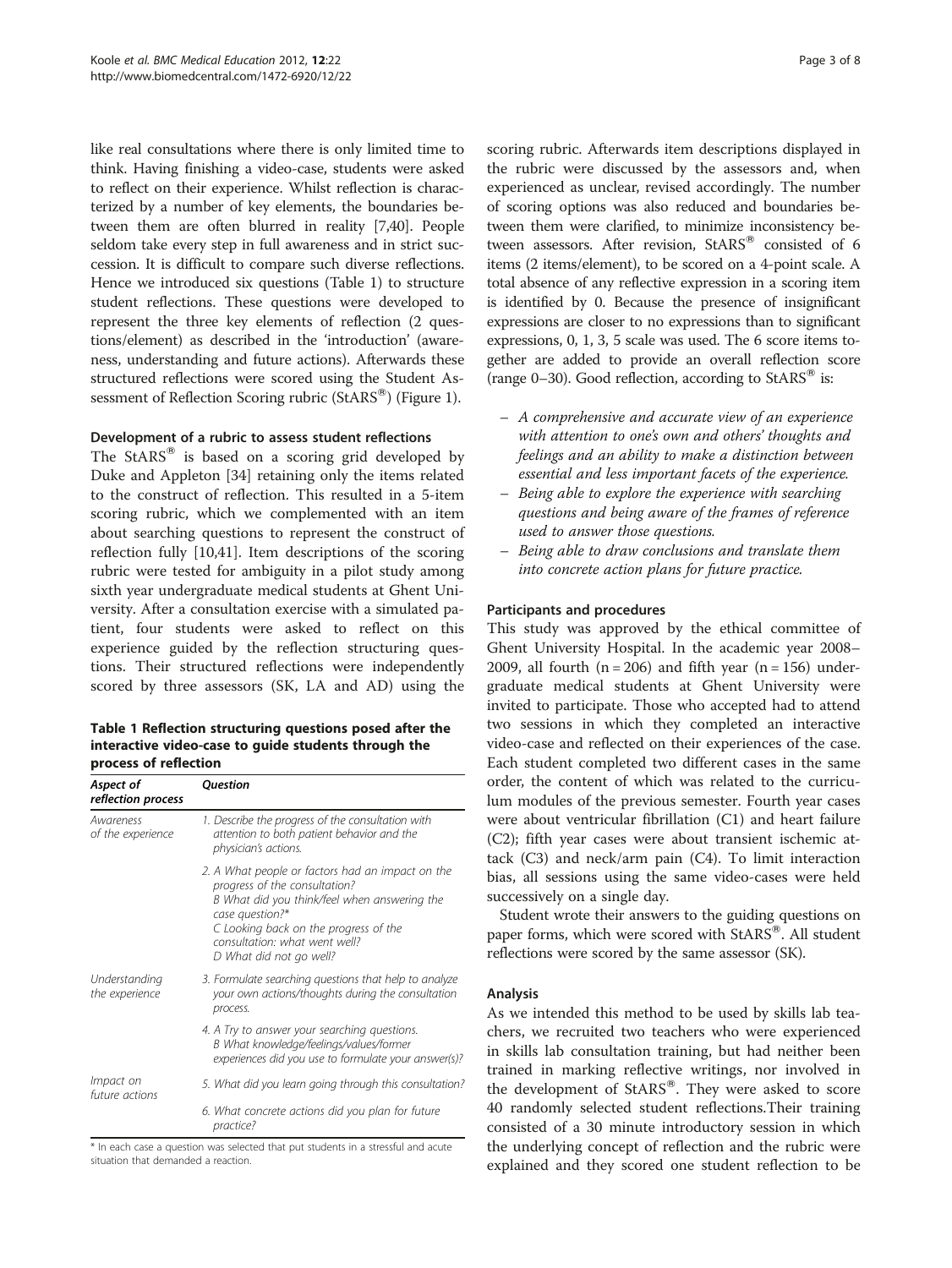<span id="page-3-0"></span>

| <b>Awareness of the experience</b><br>Item 1: Being able to describe an experience adequately.                                                                                                                                                                                           |                                                                                                                                                                                                                                                             |                                                           |                                                                  |  |  |  |  |  |
|------------------------------------------------------------------------------------------------------------------------------------------------------------------------------------------------------------------------------------------------------------------------------------------|-------------------------------------------------------------------------------------------------------------------------------------------------------------------------------------------------------------------------------------------------------------|-----------------------------------------------------------|------------------------------------------------------------------|--|--|--|--|--|
| 0                                                                                                                                                                                                                                                                                        |                                                                                                                                                                                                                                                             | 3                                                         | 5                                                                |  |  |  |  |  |
| No description                                                                                                                                                                                                                                                                           | Description contains<br>unnecessary details or is<br>incorrect                                                                                                                                                                                              | Description is incomplete                                 | Descriptionis complete and<br>accurate                           |  |  |  |  |  |
| Item 2:Being able to identify essential elements and describe own thoughts and feelings.                                                                                                                                                                                                 |                                                                                                                                                                                                                                                             |                                                           |                                                                  |  |  |  |  |  |
| 0                                                                                                                                                                                                                                                                                        |                                                                                                                                                                                                                                                             | 3                                                         | 5                                                                |  |  |  |  |  |
| Sub question score 0                                                                                                                                                                                                                                                                     | Sub question score 1-3                                                                                                                                                                                                                                      | Sub question score 4-6                                    | Sub question score 7-9                                           |  |  |  |  |  |
| Sub question score for item 2 is calculated by the sum of sub questions 2A, 2B, 2C/D (table 1)<br>Physician, patient and symptom related factors had an impact on the progress of the consultation<br>2A:<br>$0 = no$ element; 1 = one element; 2 = two elements; 3 = all three elements |                                                                                                                                                                                                                                                             |                                                           |                                                                  |  |  |  |  |  |
| 2B:                                                                                                                                                                                                                                                                                      | $0 =$ no description; $1 =$ insignificant description; $2 =$ brief, significant description; $3 =$ broad, significant description<br><b>2C/D:</b> $0 =$ no description; 1 = answering only one sub question; 2 = brief descriptions; 3 = broad descriptions |                                                           |                                                                  |  |  |  |  |  |
|                                                                                                                                                                                                                                                                                          |                                                                                                                                                                                                                                                             |                                                           |                                                                  |  |  |  |  |  |
|                                                                                                                                                                                                                                                                                          |                                                                                                                                                                                                                                                             | <b>Understanding the experience</b>                       |                                                                  |  |  |  |  |  |
| Item 3: Being able to pose searching questions.                                                                                                                                                                                                                                          |                                                                                                                                                                                                                                                             |                                                           |                                                                  |  |  |  |  |  |
| U                                                                                                                                                                                                                                                                                        |                                                                                                                                                                                                                                                             | 3                                                         | 5                                                                |  |  |  |  |  |
| No questions                                                                                                                                                                                                                                                                             | Insignificant questions                                                                                                                                                                                                                                     | 1 significant question                                    | Multiple significant questions                                   |  |  |  |  |  |
|                                                                                                                                                                                                                                                                                          |                                                                                                                                                                                                                                                             |                                                           |                                                                  |  |  |  |  |  |
|                                                                                                                                                                                                                                                                                          | Item 4: Being able to answer searching questions and being aware of the relevant frames of reference.                                                                                                                                                       |                                                           |                                                                  |  |  |  |  |  |
| 0                                                                                                                                                                                                                                                                                        | 1.                                                                                                                                                                                                                                                          | 3                                                         | 5                                                                |  |  |  |  |  |
| Sub question score 0                                                                                                                                                                                                                                                                     | Sub question score 1-2                                                                                                                                                                                                                                      | Sub question score 3-4                                    | Sub question score 5-6                                           |  |  |  |  |  |
|                                                                                                                                                                                                                                                                                          | Sub questionscore for item 4 is calculated by the sum of sub questions 4A, 4B (table 1)                                                                                                                                                                     |                                                           |                                                                  |  |  |  |  |  |
|                                                                                                                                                                                                                                                                                          | 4A: 0= no description; 1= insignificant description; 2= brief significant description; 3= extensive significant description                                                                                                                                 |                                                           |                                                                  |  |  |  |  |  |
| extensive elements                                                                                                                                                                                                                                                                       | 4B: 0=no frame of reference; 1= one brief element; 2= two brief elements/one extensive element; 3= three brief elements/two                                                                                                                                 |                                                           |                                                                  |  |  |  |  |  |
|                                                                                                                                                                                                                                                                                          |                                                                                                                                                                                                                                                             | <b>Impacton future actions</b>                            |                                                                  |  |  |  |  |  |
| Item 5: Being able to draw conclusions.                                                                                                                                                                                                                                                  |                                                                                                                                                                                                                                                             |                                                           |                                                                  |  |  |  |  |  |
| U                                                                                                                                                                                                                                                                                        |                                                                                                                                                                                                                                                             | 3                                                         | 5                                                                |  |  |  |  |  |
| No description                                                                                                                                                                                                                                                                           | Insignificant description                                                                                                                                                                                                                                   | Brief description                                         | Extensive description                                            |  |  |  |  |  |
|                                                                                                                                                                                                                                                                                          | Item 6:Being able to describe concrete learning goals and plans for future action.                                                                                                                                                                          |                                                           |                                                                  |  |  |  |  |  |
| U                                                                                                                                                                                                                                                                                        |                                                                                                                                                                                                                                                             | 3                                                         | 5                                                                |  |  |  |  |  |
| No learning goals/plans                                                                                                                                                                                                                                                                  | Learning goals/plans are<br>vague/ insignificant                                                                                                                                                                                                            | Concrete but brief description<br>of learning goals/plans | Concrete and extensive<br>description of learning<br>goals/plans |  |  |  |  |  |
| Figure 1 Student Assessment of Reflection Scoring rubric (StARS®) used to calculate an overall reflection score.                                                                                                                                                                         |                                                                                                                                                                                                                                                             |                                                           |                                                                  |  |  |  |  |  |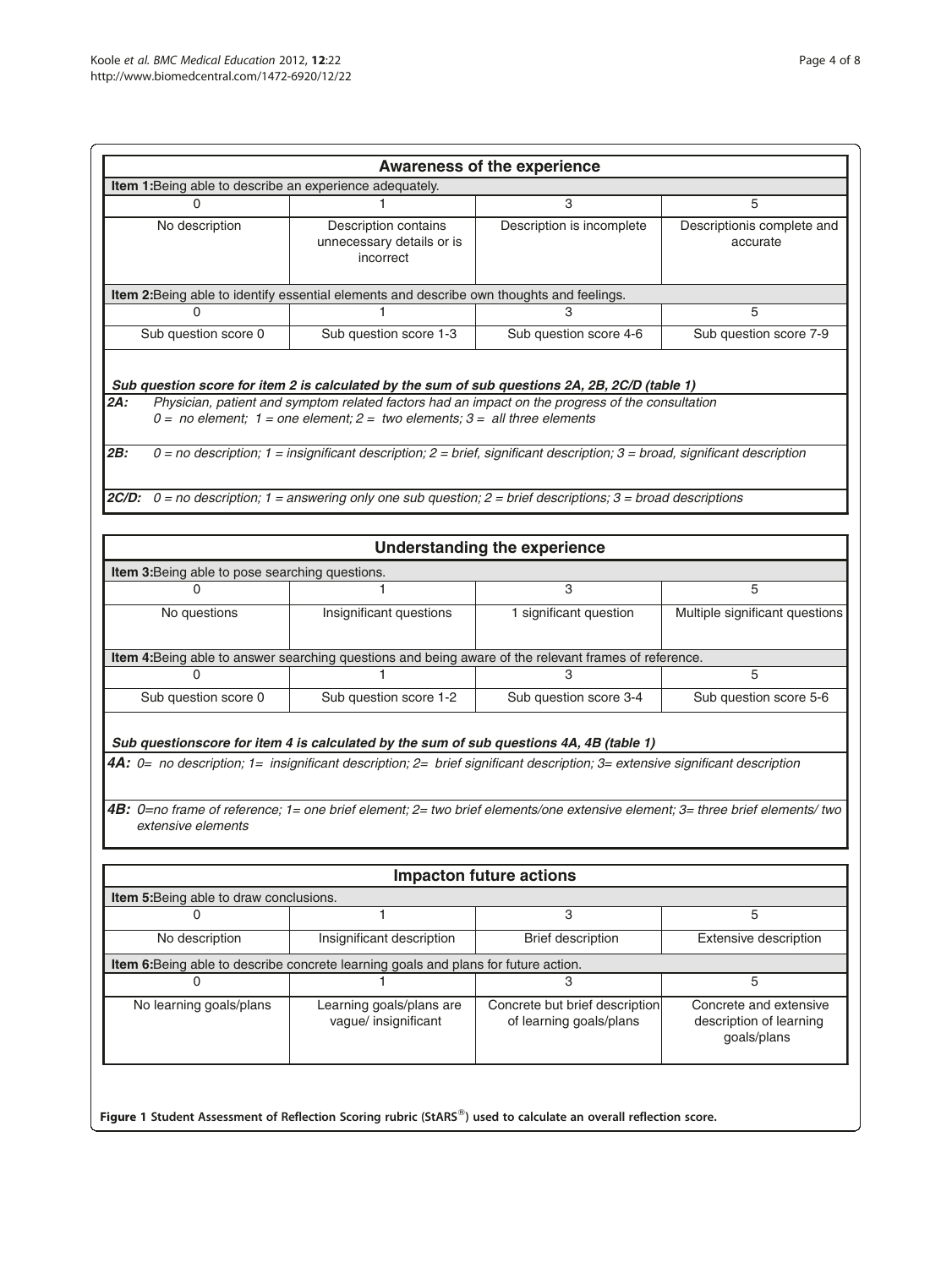discussed together afterwards. They then independently scored student reflections, from which we calculated the inter-rater variance using Krippendorff's alpha (Kalpha). Hayes and Krippendorff [\[42](#page-7-0)] reported that many commonly used reliability coefficients such as Scott's pi, Cohen's kappa, and Cronbach's alpha are either limited to two observers, fail to control for chance agreement, or only use corrections for the number of categories and not the distribution of ratings across categories or intervals. In order to overcome these limitations, they proposed Kalpha, useable for any number of raters, level of measurement, and sample size, accommodating missing data and controlling for chance agreement.

In addition, all student reflections were scored by one assessor (SK) and results were analyzed by descriptive statistics (mean, standard deviation and range) to explore the method's ability to discriminate between students.

Intra-rater variance was investigated by the same assessor (SK) scoring all student reflections for a second time 18 months apart. These data resulted in 4 reflection scores for each student (2 cases with each being scored twice), which were used in a generalizability study to analyze intra-rater and case specificity as possible sources of variance in reflection scores. A generalizability study shows the relative size of each source of variation and their interactions, which together provide a generalizability coefficient (G coefficient) between 0 and 1. This measure indicates whether differences observed between students are real. G values of 0.8 and higher are generally accepted as a threshold for high-stake judgments [\[43](#page-7-0)]. To investigate how the reliability of reflection scores could be optimized, G coefficients were calculated, varying number of cases and ratings in a decision or D study. All statistical analyses were performed using SPSS 17.0 (SPSS Inc., Chicago, IL, USA). To calculate the Kalpha a macro downloaded from [http://www.afhayes.com/](http://www.afhayes.com/spss-sas-and-mplus-macros-and-code.html) [spss-sas-and-mplus-macros-and-code.html](http://www.afhayes.com/spss-sas-and-mplus-macros-and-code.html) was used in SPSS. G- and D studies were performed with a macro for SPSS downloaded from [https://people.ok.ubc.ca/](https://people.ok.ubc.ca/brioconn/gtheory/gtheory.html) [brioconn/gtheory/gtheory.html](https://people.ok.ubc.ca/brioconn/gtheory/gtheory.html).

## Results

181 fourth year (88%) and 92 fifth year students (59%) reflected on two cases (C1 and C2 for fourth year students, C3 and C4 for fifth year students) and could therefore be included in the statistical analysis. Non-participation was due to circumstances like timetable clashes and illness, which were unlikely to have systematic effects on the findings.

Individual students' reflection scores ranged between 1–30 with a mean overall reflection score of 19.1 (SD 4.5) as shown in Table 2. A Kalpha coefficient of 0.88 demonstrated acceptable inter-rater reliability between the scores of the two skills lab teachers. The variance

| Table 2 Student Assessment of Reflection Scoring rubric             |  |
|---------------------------------------------------------------------|--|
| (StARS <sup>®</sup> ) used to calculate an overall reflection score |  |

| Case     |                | <b>Reflection score</b> |     |          |                  |  |  |
|----------|----------------|-------------------------|-----|----------|------------------|--|--|
|          |                | Mean                    | SD  | Range    | Total of student |  |  |
| 4th year | C <sub>1</sub> | 20.1                    | 4.3 | 7-30     | 181              |  |  |
|          | CЭ             | 176                     | 47  | 1-26     | 181              |  |  |
| 5th year | C3             | 20.2                    | 4.2 | $8 - 30$ | 92               |  |  |
|          | Γ4             | 1908                    | 40  | $8-28$   | 92               |  |  |

Each item is scored on a scale of 0-5.

components of generalizability studies in a two-facet crossed design with rating and case as facets performed separately for fourth and fifth year students to limit student variation are detailed in Table 3. The D study, shown in Table [4](#page-5-0), indicated that G coefficients of reflection scores could be improved by increasing the number of cases while increasing the number of ratings by the same rater had no substantial effect.

Descriptive statistics (Table 2) have indicated a wide variation in reflection scores (range and standard deviation), which suggest the used method can discriminate between students. An alternative explanation, that inaccurate measurement could cause these wide ranged scores, proved inconsistent with the measured inter-rater and intra-rater reliability, that were satisfactory. Together, these findings provide evidence in support of a valid measure of inter-individual differences in reflection.

## **Discussion**

We have developed a method of assessing student reflections using standardized video cases and a scoring rubric, applied it to 270 fourth and fifth year undergraduate medical students, and demonstrated that the resulting reflection scores have acceptable psychometric properties including the ability to discriminate, inter- and intrarater reliability, and case-specificity.

| Table 3 Contributions of student, rating, and case and  |
|---------------------------------------------------------|
| their interactions as sources of variance (variance     |
| estimate VE and relative contribution RC) in reflection |
| scores                                                  |

| Component                    | VE    | Fourth year students<br>RC. | Fifth year students<br>VF<br>RC. |      |  |
|------------------------------|-------|-----------------------------|----------------------------------|------|--|
| Student                      | 11.11 | 0.39                        | 5.51                             | 0.34 |  |
| Rating                       | 0.00  | 0.00                        | 0.00                             | 0.00 |  |
| Case                         | 5.17  | 0.20                        | 0.05                             | 0.00 |  |
| Student x Rating             | 0.00  | 0.00                        | 0.75                             | 0.05 |  |
| Student x Case               | 6.90  | 0.26                        | 6.83                             | 0.43 |  |
| Case x Rating                | 1.02  | 0.04                        | 0.26                             | 0.02 |  |
| Student x Case x Rating 2.92 |       | 0.11                        | 2.60                             | 0.16 |  |
| <b>G</b> coefficient         |       | 0.71                        |                                  | 0.55 |  |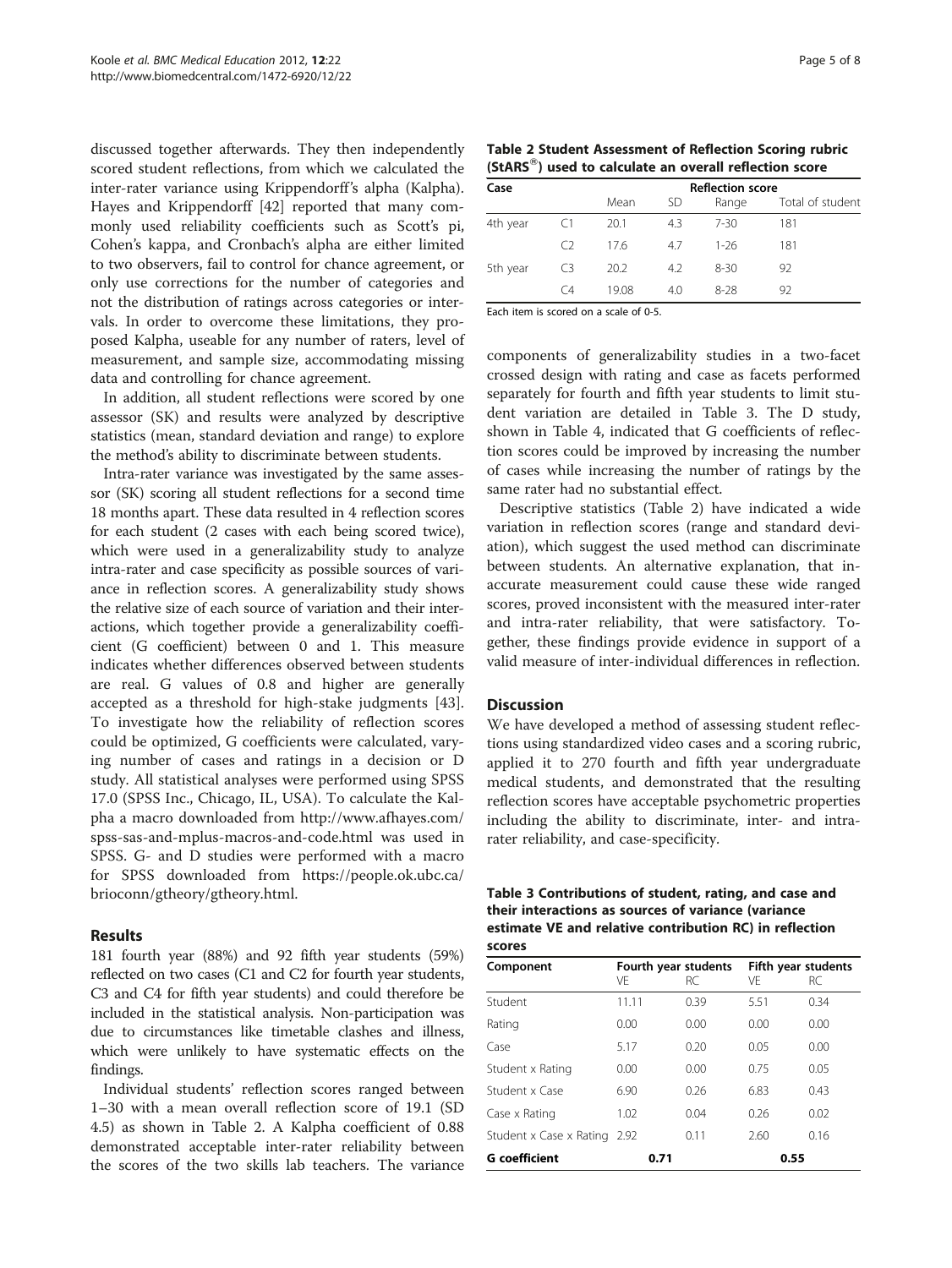| Cases          | Fourth year students |           |           |           |          | Fifth year students |           |           |  |
|----------------|----------------------|-----------|-----------|-----------|----------|---------------------|-----------|-----------|--|
|                | 1 rating             | 2 ratings | 3 ratings | 4 ratings | 1 rating | 2 ratings           | 3 ratings | 4 ratings |  |
|                | 0.51                 | 0.55      | 0.56      | 0.57      | 0.35     | 0.39                | 0.41      | 0.42      |  |
| 2              | 0.67                 | 0.71      | 0.72      | 0.73      | 0.50     | 0.55                | 0.57      | 0.58      |  |
| 3              | 0.76                 | 0.78      | 0.79      | $0.80*$   | 0.59     | 0.64                | 0.66      | 0.67      |  |
| $\overline{4}$ | $0.81*$              | $0.83*$   | $0.84*$   | $0.84*$   | 0.64     | 0.70                | 0.72      | 0.73      |  |
| 5              | $0.84*$              | $0.86*$   | $0.87*$   | $0.87*$   | 0.68     | 0.73                | 0.76      | 0.77      |  |
| 6              | $0.86*$              | $0.88*$   | $0.89*$   | $0.89*$   | 0.70     | 0.76                | 0.78      | $0.80*$   |  |
|                | $0.88*$              | $0.89*$   | $0.90*$   | $0.90*$   | 0.72     | 0.78                | $0.80*$   | $0.81*$   |  |
| 8              | $0.89*$              | $0.91*$   | $0.91*$   | $0.91*$   | 0.74     | $0.80*$             | $0.82*$   | $0.83*$   |  |
| 9              | $0.90*$              | $0.92*$   | $0.92*$   | $0.92*$   | 0.75     | $0.81*$             | $0.83*$   | $0.84*$   |  |
| 10             | $0.91*$              | $0.92*$   | $0.93*$   | $0.93*$   | 0.77     | $0.82*$             | $0.84*$   | $0.86*$   |  |

<span id="page-5-0"></span>Table 4 D study to investigate the effect of more ratings by the same assessor and more cases on the G coefficients in fourth and fifth year student reflection scores

\* identifies an adequate number of cases and ratings to achieve a G coefficient ≥ 0.80.

Replacing situations unique to individual students with standardized video-cases provided a common base for assessment without limiting variance between reflection scores. This variance can be attributed to two factors. First, students have unique frames of reference influenced by their individual prior experiences, knowledge, and beliefs [\[44\]](#page-7-0), which lead them to reflect on different aspects of experience, pose different searching questions, and identify different learning goals. Second, the scoring items of  $StARS^{\circledast}$  identify the process of reflection (eg. the ability to ask searching questions or to draw conclusions) and this process varies independently of the content of reflection which is related to the triggering situation [\[41\]](#page-7-0).

The inter-rater reliability of skills lab physicians, who had been trained for only 30 minutes, was sufficient. This finding reflects favourably on the use of guiding questions to structure reflections and the quality of the scoring rubrics. Each rater took about three hours to score 40 student reflections, proving  $StARS^{\otimes}$  is a practical instrument to evaluate student reflections in order to provide feedback.

Feedback about reflection is becoming increasingly important as the idea of reflection as a strictly individual internal process is changing into a notion of a thinking process that needs to be complemented with external feedback. This increased focus on external information is grounded in concerns about individuals lacking accurate introspection skills to fuel reflections and recognition of a need to verify one's reflecting thoughts and frame of reference against a broader perspective [[45](#page-7-0)]. Discussing experiences and the reflective thoughts that accompany them is key to bringing an internal process and external information together. Multiple formats have been proposed such as critical friends, formative feedback from supervisors and peer feedback [\[46-48\]](#page-7-0). However, interacting effectively

about reflections, requires individuals to learn to verbalize their reflective thoughts. Our proposed method of assessment through facilitated reflection may be beneficial for this learning process as it structures reflections by means of structuring questions and provides feedback on essential aspects of the process of reflection as  $StARS^{\circledast}$  items are scored.

The generalizability study identified students, cases, and the interaction between them to be the main sources of variance in reflection scores. The variability between students is evidence of systematic individual differences in the quality of reflection and is not to be seen as error [[49](#page-7-0)]. Variance between cases (case specificity), however, was an important source of error. The D study showed that increasing the number of cases had a much greater effect on the G coefficient than increasing the number of ratings. The content of cases and reflections that ensue from them have a complicated relation. According to Schön [\[11,12](#page-6-0)] a complex, challenging context best stimulates reflection. We tried to match video-cases to students' expected level of competence but it is likely individual students found different levels of challenge in the same cases and were therefore stimulated differently by them. As well as case-related effects, Kreiter and Bergus [[50](#page-7-0)] recommended considering occasional influences like momentary insights and confusions as possible confounders. Despite those considerations, three to four cases (depending on the number of ratings) were enough to obtain the G coefficient of 0.80 needed for high stakes decisions in fourth year students, though fifth year students needed over six cases [[43](#page-7-0)]. This result suggests the usage of this method spread over time during a course rather than on one day high stakes exams as students need approximately 1 hour to view a case and to reflect upon.

Whilst the standardized context of video-cases is useful for training and assessment purposes, it also introduces a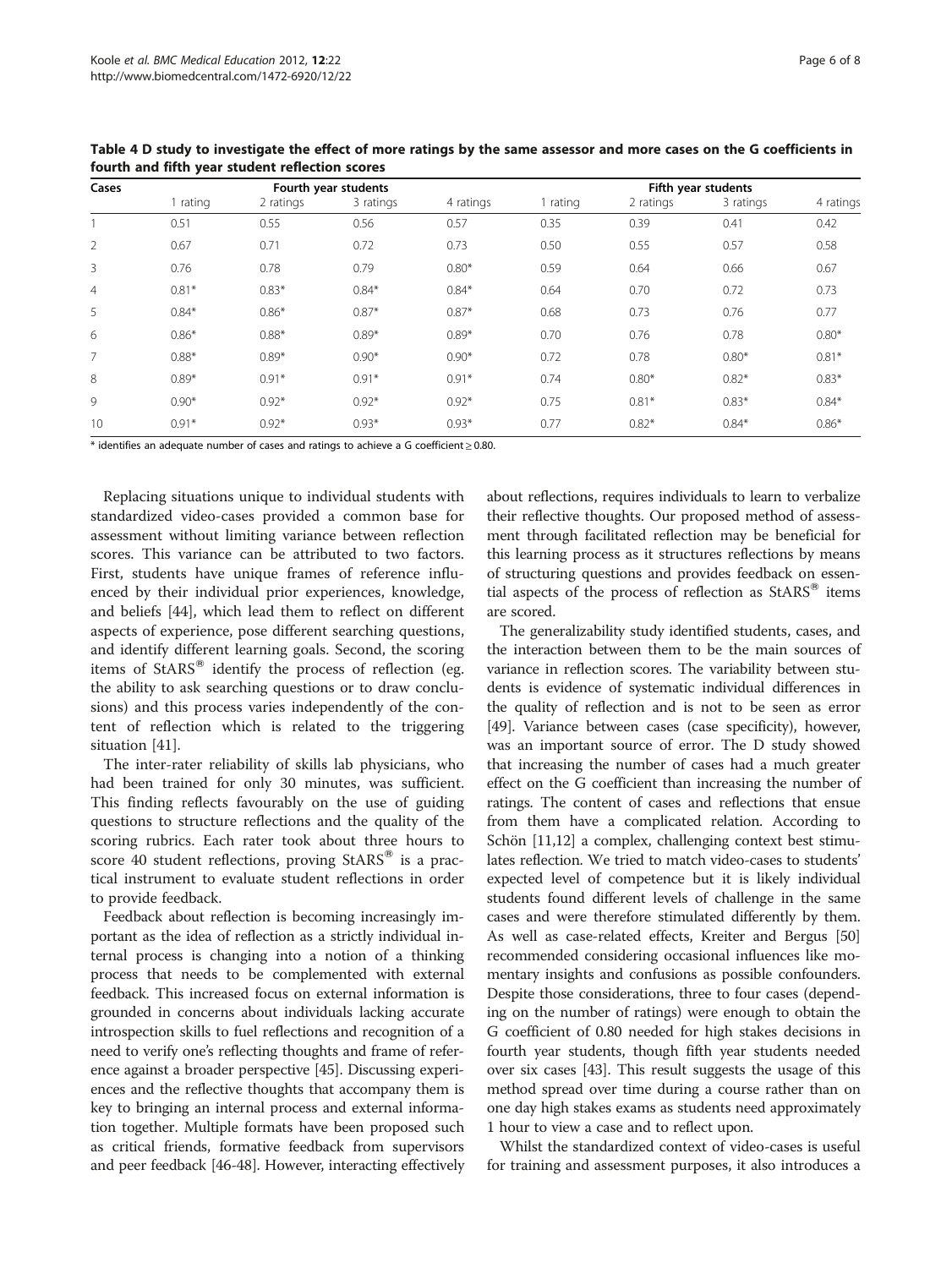<span id="page-6-0"></span>limitation. The ultimate aim of reflection is to learn from experiences so future actions can be more purposeful and deliberate [\[16\]](#page-7-0). In real life, students choose which experiences to reflect on, related to their individual development as physicians-to-be and life-long learners. Fueled, as they are, by less personal and meaningful experiences, reflections based on standardized video-cases might have a lesser impact on individual learning. That disadvantage may, however, be offset by the advantages of giving feedback on reflection that is informed by detailed knowledge of the triggering situation.

It could be argued that using a 4-point scale in  $StARS^{\circledast}$ (0,1,3,5) limits the diversity of reflection scores and hence discrimination between students. Our findings do not, however, support that claim as scores ranged between 0–30 with standard deviations above 4.0 in each year and for each case. Reflection scores were calculated as the sum of the scores on the 6 items in the rubric. That had the benefit of showing differences in students' overall ability to reflect but could also hide important differences between students with similar total scores. Totally different patterns of item scores, resulting from students' diverse reflection strategies could result in similar aggregate scores .

It could be questioned whether the 6-item structure of  $StARS^{\circledast}$  adequately represents the process of reflection. In fact, we reviewed the literature very carefully to search for items that were common to the various widely-used models/theories of reflection to develop the scoring rubric [10]. Use of those common items to construct  $StARS^{\otimes}$  is an important factor contributing to its validity.

Medical students have a constant stream of encounters with colleagues, supervisors, patients, their families, and other health care workers. This continuous series of interrelated events, and the reflections they trigger are wide open to further research. The aim of the present study was to develop a method of meeting this complex educational challenge under well-defined, standardized lab conditions. Comparison with the learners' ability to reflect in more complex and authentic situations in real life is the next challenge. Further research, however will have to identify how to standardize the stimulus for these authentic reflections and how to make it possible for an assessing third party to observe them in whole populations of students. Furthermore, future research could focus on the relation between acquired reflection scores and academic or medical performance since empirical evidence about the effects of reflection on practice remain scarce [\[21\]](#page-7-0).

## Conclusion

Reflections triggered by standardized video-cases and assessed with StARS® could be scored with acceptable discrimination between students, inter-rater reliability and generalizability properties concerning intra-rater and case specificity. We offer this practical method for assessing reflection summatively, and providing formative feedback in training situations.

#### Competing interests

The authors declare that they have no competing interests.

#### Acknowledgements

The authors would like to thank Jan Reniers MD and Francis Hugelier MD for their support in the development of the interactive video-cases and Professor Karen Mann for critically reviewing the manuscript and her supportive comments to improve the paper.

#### Author details

<sup>1</sup> Centre for Educational Development, Faculty of Medicine and Health Sciences, Ghent University, Ghent, Belgium. <sup>2</sup> Department of Educational Development and Research, Faculty of Health, Medicine and Life Sciences, Maastricht University, Maastricht, the Netherlands. <sup>3</sup>Department of Educational Studies, Faculty of Psychology and Educational Sciences, Ghent University, Ghent, Belgium. <sup>4</sup>Institute for Medical Education, Faculty of Health Medicine and Life Sciences, Maastricht University, Maastricht, the Netherlands. <sup>5</sup>Centre for Research and Innovation in Medical Education, Faculty of Medical Sciences, University of Groningen and University Medical Centre Groningen, Groningen, the Netherlands.

#### Authors' contributions

SK, AD and MV conceptualized the idea, SK, LA and AD conducted the investigation, SK and BDW performed the statistical analysis and SK, TD and MV were involved in writing the initial drafts. All authors were involved in the revised drafts and made essential contributions to this paper and critically reviewed and approved the final manuscript.

#### Received: 29 September 2011 Accepted: 20 April 2012 Published: 20 April 2012

#### References

- 1. Cornford IR: Learning-to-learn strategies as a basis for effective lifelong learning. International Journal of Lifelong Education 2002, 21(4):357–368.
- 2. Sperling RA, Howard BC, Staley R, DuBois N: Metacognition and Self-Regulated Learning Constructs. Educ Res Eval 2004, 10(2):117–139.
- 3. Brown AL: Metacognition, executive control, self-regulation and other more mysterious mechanisms. In Metacognition, motivation and understanding. Edited by Weinert FEKRH. Hillsdale, New Jersey: Laurence Erlbaum Associates; 1987:65–116.
- 4. Moos D, Azevedo R: Self-efficacy and prior domain knowledge: to what extent does monitoring mediate their relationship with hypermedia learning? Metacognition and Learning 2009, 4(3):197–216.
- 5. Schraw G, Dennison RS: Assessing Metacognitive Awareness. Contemp Educ Psychol 1994, 19(4):460–475.
- 6. Schraw G: Promoting general metacognitive awareness. Instr Sci 1998, 26  $(1-2)$  $\cdot$ 113–125
- Boud D, Keogh R, Walker D: Reflection. In Turning experience into learning. London: Kogan Page; 1985.
- 8. Atkins S, Murphy K: Reflection A Review of the Literature. J Adv Nurs 1993, 18(8):1188–1192.
- 9. Sandars J: The use of reflection in medical education: AMEE Guide No. 44. Medical Teacher 2009, 31(8):685–695.
- 10. Koole S, Dornan T, Aper L, Scherpbier A, Valcke M, Cohen-Schotanus J, Derese A: Factors confounding the assessment of reflection: a critical review. BMC Medical Education 2011, 11:104.
- 11. Schön DA: Educating the reflective practitioner. San Fransisco: Jossey-Bass; 1987.
- 12. Schön DA: The reflective practitioner: How professionals think in action. New York: Basic Books; 1983.
- 13. Plack MM, Greenberg L: The Reflective Practitioner: Reaching for Excellence in Practice. Pediatrics 2005, 116(6):1546–1552.
- 14. Robertson K: Reflection in professional practice and education. Aust Fam Physician 2005, 34(9):781–783.